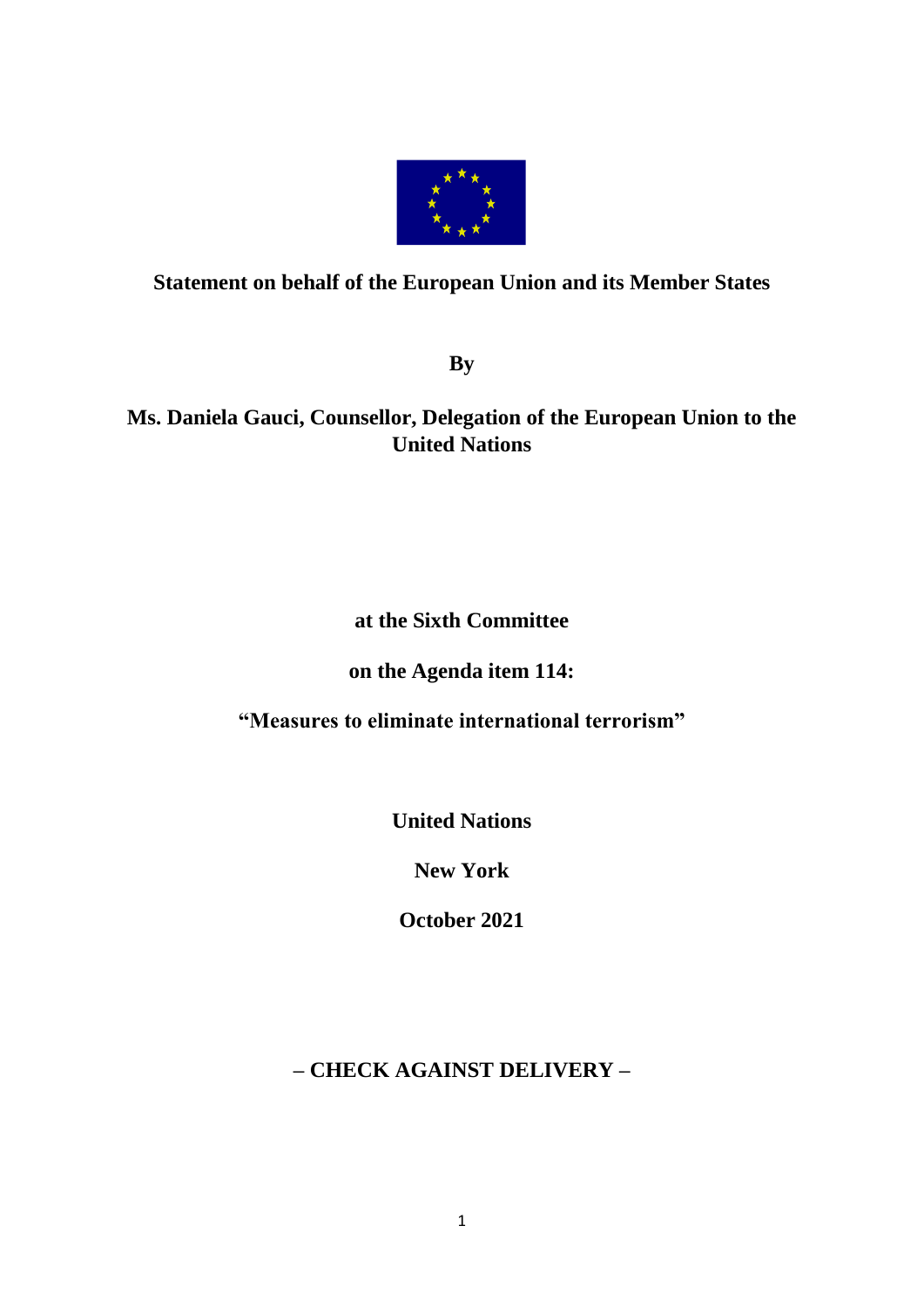Mr/ Madam Chair,

I have the honour to speak on behalf of the European Union and its Member States.

The Candidate Countries Turkey, the Republic of North Macedonia\*, Montenegro\*, Serbia\* and Albania\*, the country of the Stabilisation and Association Process and potential candidate Bosnia and Herzegovina, the EFTA country Liechtenstein, as well as Ukraine, and Georgia, align themselves with this statement.

Let me begin by thanking you Chair of the Sixth Committee. We very much appreciate your commitment to its work.

The threat from terrorism and violent extremism is constantly evolving and such threats have not diminished during the pandemic. COVID-19 has magnified several emerging challenges at a time when many

*The Republic of North Macedonia, Montenegro, Serbia and Albania continue to be part of the Stabilisation and Association Process.*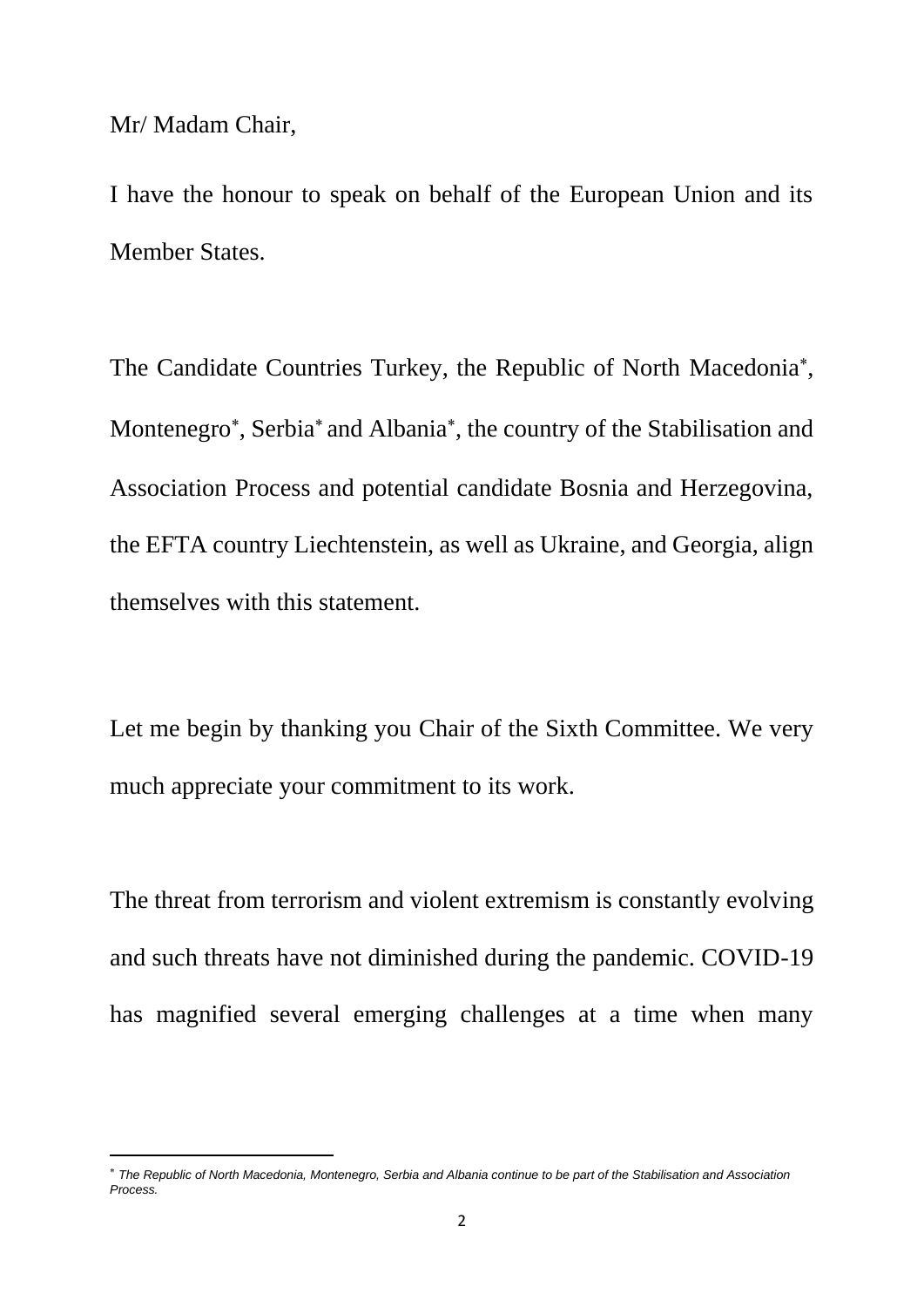Member states have had to shift resources and focus from counterterrorism efforts in order to address needs in response to the pandemic.

Because of this, we think that the need for international cooperation in countering terrorism is more important than ever, underlining the special value of consensus in this regard. We welcome the consensual adoption of the Seventh Review of the Global Counter Terrorism Strategy last June, addressing the threats and challenges we face today. We think that the implementation of the Strategy is essential in order to prevent and counter terrorism and violent extremism, and therefore we want to reiterate our commitment in this regard.

CT remains at the top of the EU agenda.

It is important to address all forms of terrorism, including the major and persistent threat from terrorist groups such as Al Qaida and Da'esh, as well as the threat from politically motivated violent extremism and terrorism, including the threat from far-right and far-left. Recent events in Afghanistan show the urgent need for further cooperation and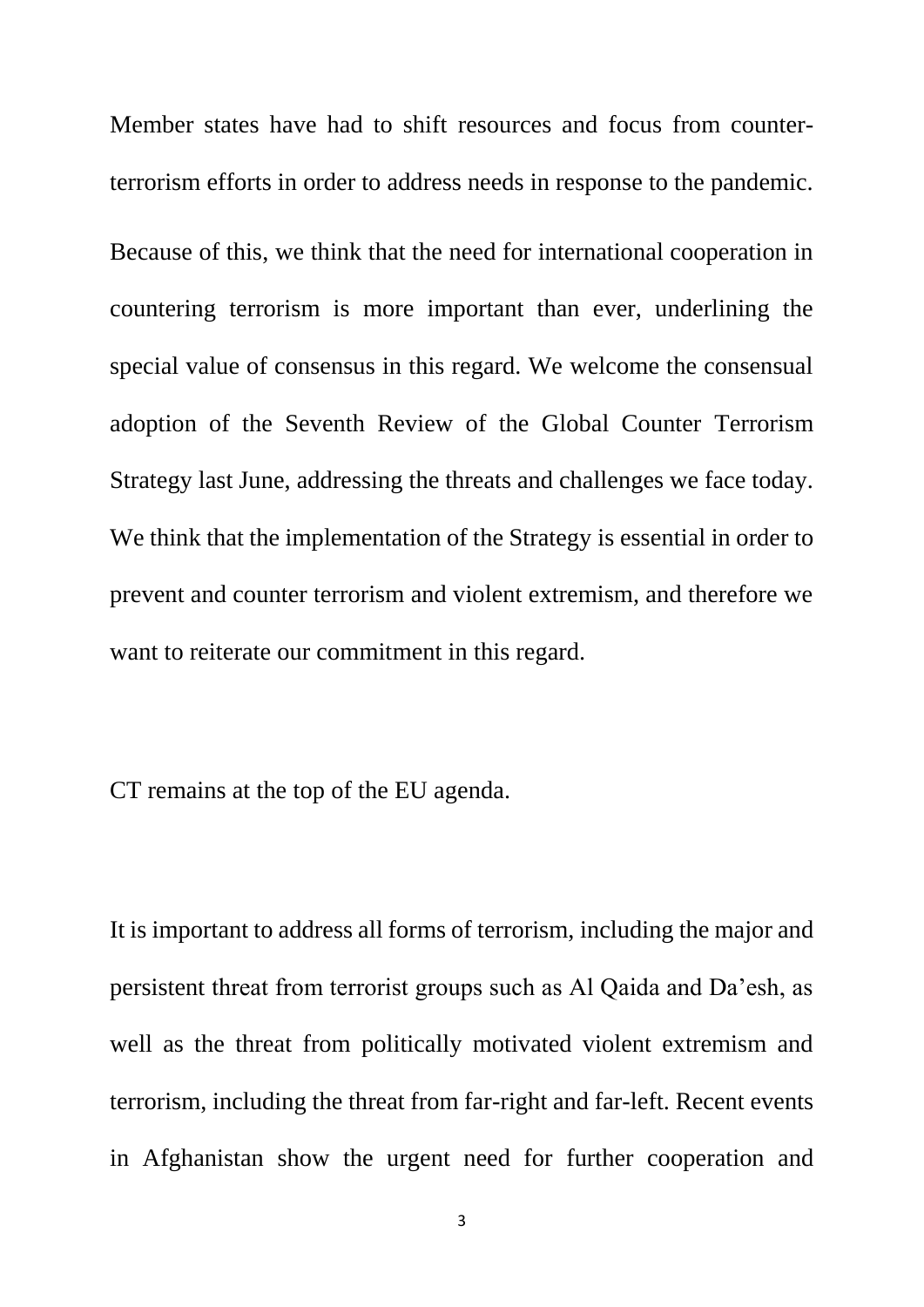coordination. We must act collectively within the United Nations, as well as with the Global Coalition to Defeat Da'esh and the Global Counter Terrorism Forum (GCTF), to ensure that Afghanistan does not serve as a base for the hosting, financing or exporting of terrorism to other States.

It is also important to address all phases of counter terrorism, which reduces vulnerabilities, strengthens work on eliminating root causes, enhances capacity to protect our citizens and brings terrorists to justice. This approach mirrors the four pillars in the EU CT Agenda: anticipate, prevent, protect and respond.

Efforts to combat terrorism and violent extremism, though, must never serve as a pretext for human rights violations. On the contrary, respect for human rights and fundamental freedoms are complementary and mutually reinforcing with effective counter-terrorism measures.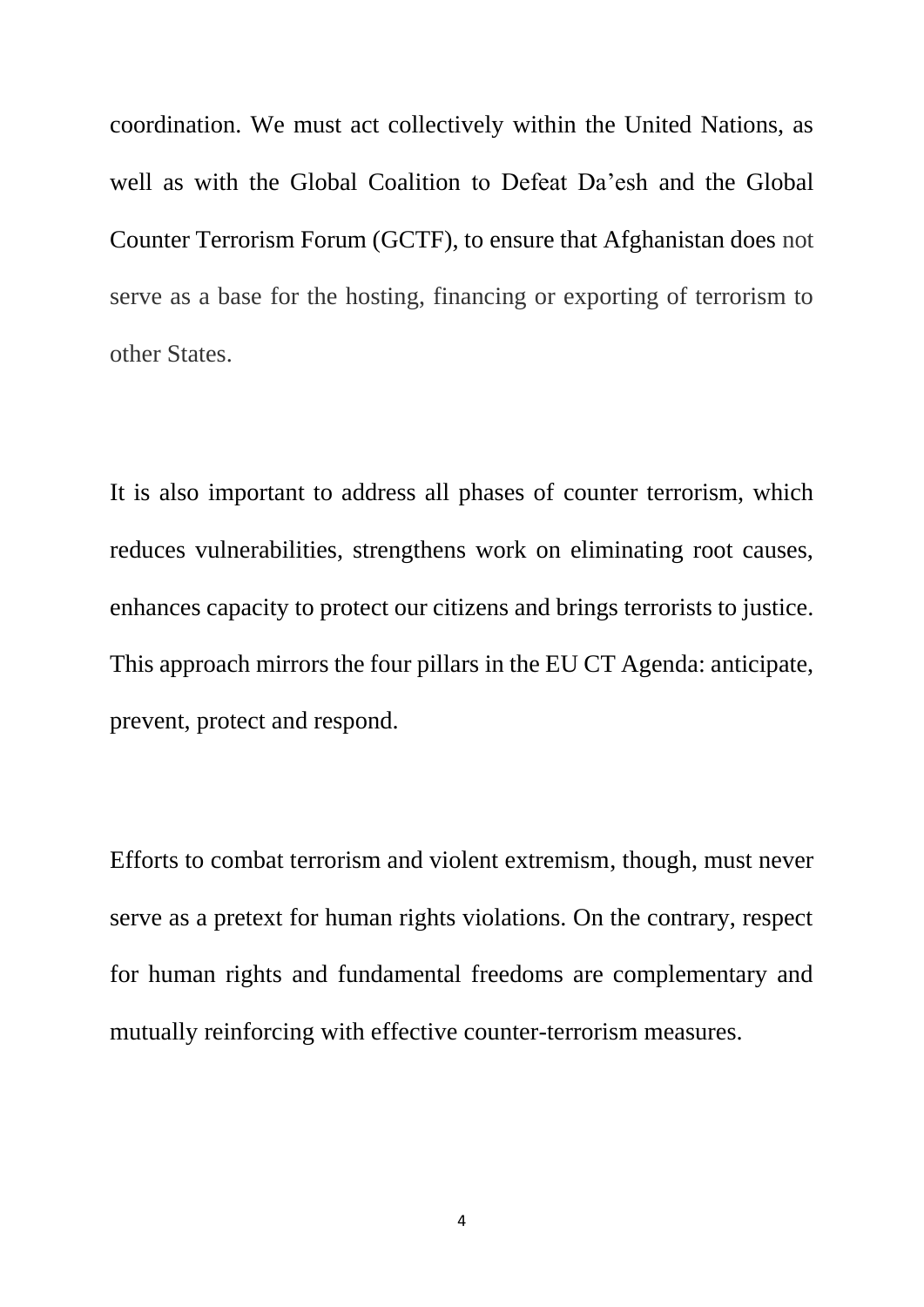The EU insists that any measures taken to counter-terrorism must comply with the rule of law, and all obligations under international law, including international human rights law, international refugee law and international humanitarian law. That is key. Not only is it a legal prerequisite, it also gives necessary legitimacy to the development and implementation of new important tools required to address the threat of terrorism.

The EU fully supports a whole of society approach to preventing and countering terrorism, and calls for strengthened collaboration and cooperation between governments and its different agencies, the private sector and civil society. The Christchurch call, launched by France and New Zealand in 2019, serves as a good example of what can be achieved with unified efforts. Its dynamism is reflected in the constantly growing membership between States and online service providers. A whole of society approach facilitates counter-terrorism efforts at all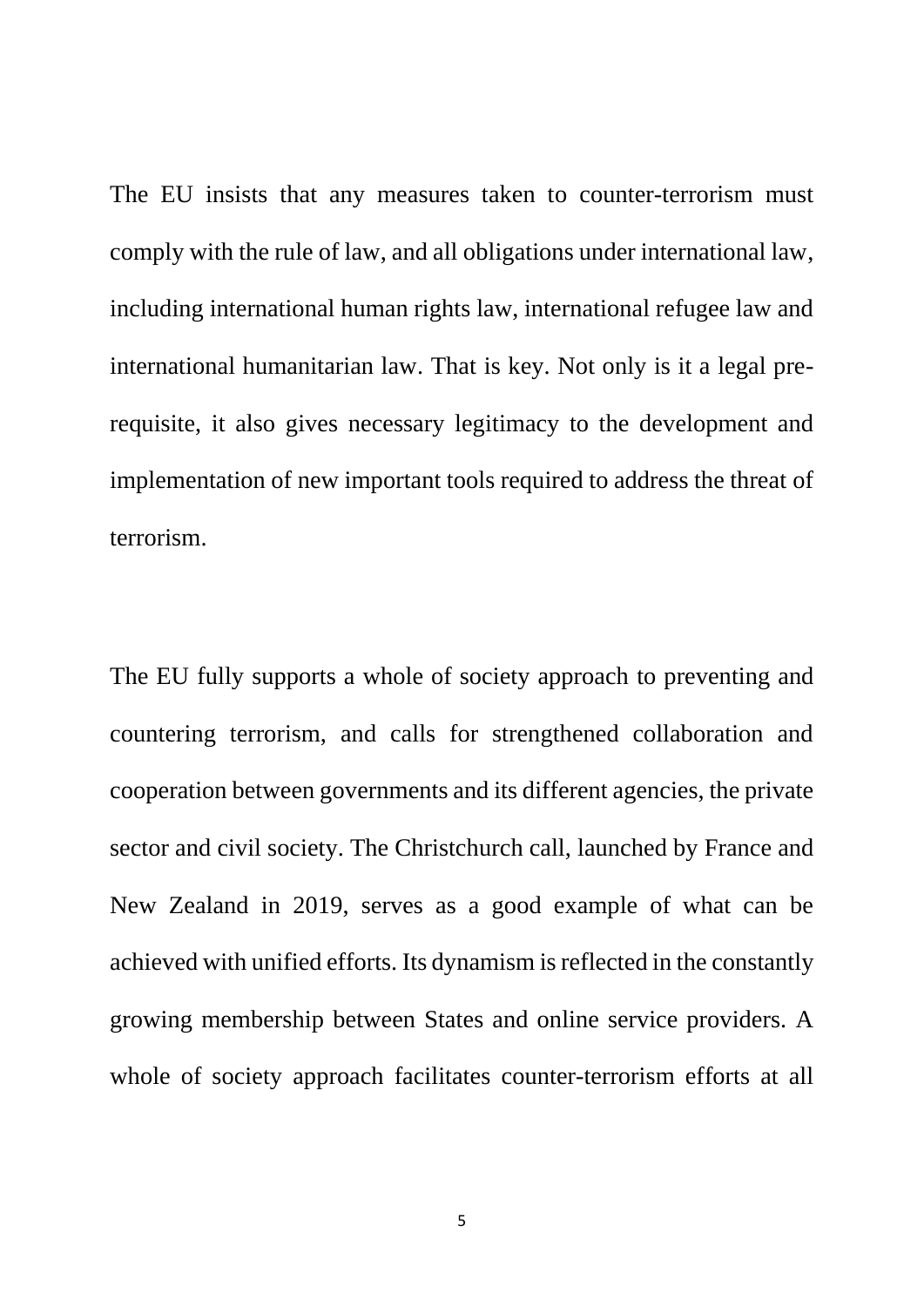stages, from prevention to administration of justice, while protecting human rights.

The EU specifically insists on the importance of the full, equal and meaningful participation and leadership of women in preventing and countering terrorism and violent extremism. It is fundamental to build well-integrated societies where gender inequalities and any other form of discrimination are addressed. It is crucial to invest in education, to foster intercultural and interfaith dialogue and to develop programs aimed at preventing radicalization and enhance resilience to terrorist propaganda.

In addition, the rights of victims of terrorism have to be protected and promoted. Victims of terrorism are entitled to specialised, gendersensitive assistance, protection and support. Victims of terrorism can also play a very important role in countering terrorism, by countering terrorist's narratives and by sharing their experiences. The EU has created a Centre of Expertise for victims of terrorism which provides guidelines and training, and acts as a hub of expertise. The EU has also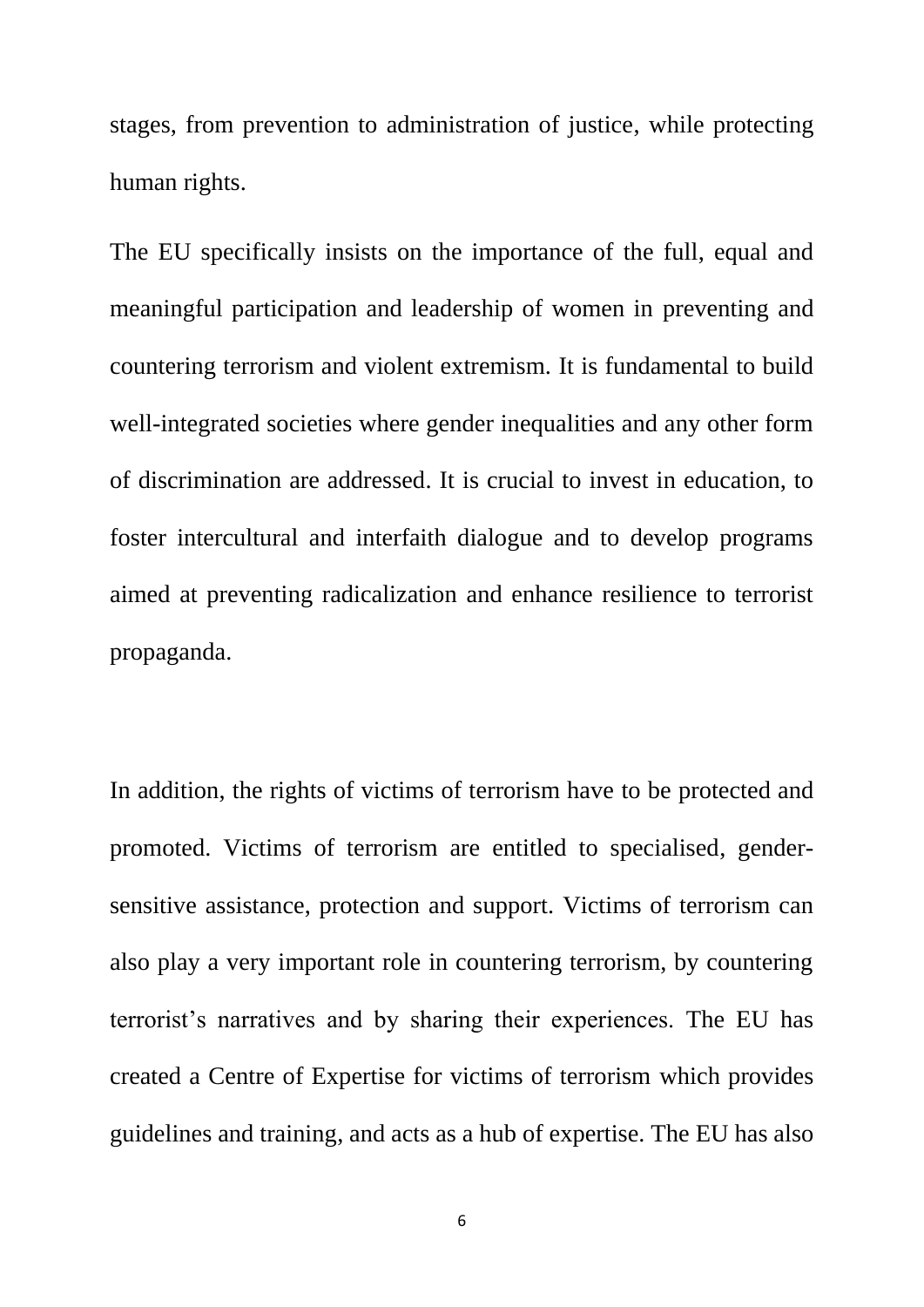adopted the first European strategy on victims' rights for 2020-2025. This strategy aims at ensuring that all victims of all crimes, including victims of terrorism, can exercise their rights, no matter where and in what circumstances the crime took place. We also look forward to the First Global Congress of Victims of Terrorism scheduled for 2022.

We cannot insist enough that the 'humanitarian space' must be protected. There is ample evidence of the unintended negative impact of counter-terrorism measures on humanitarian actors. We must work harder to ensure that counter-terrorism measures do not impede humanitarian action. In this regard, the EU, together with France, Germany, Mexico, Norway, Niger, and Switzerland, hosted a discussion series on the protection of humanitarian and medical workers in armed conflict and remains committed to step up its efforts to protect humanitarian and medical personnel from attacks and to safeguard humanitarian space in CT contexts.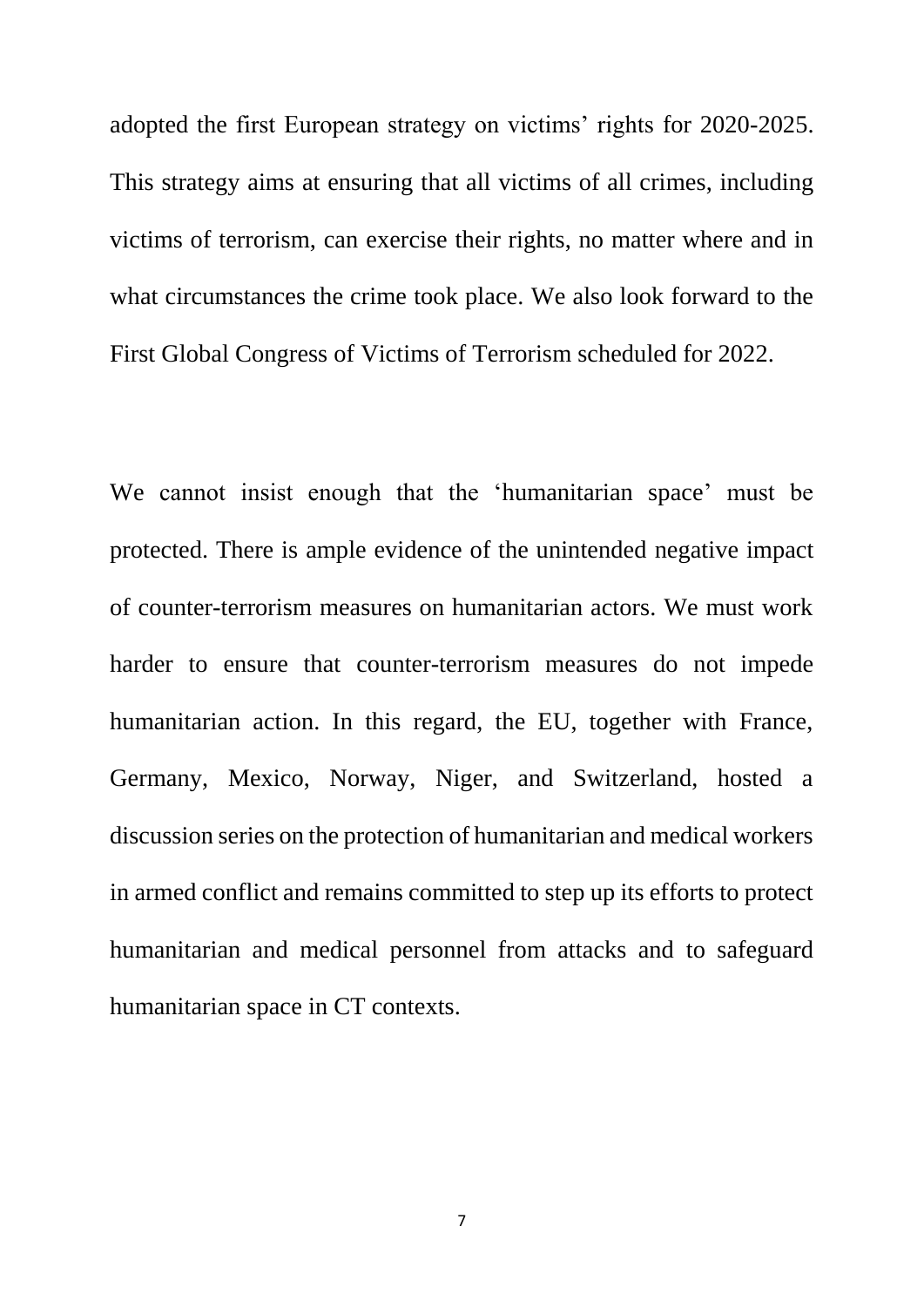Let me recall that the GCTS review earlier this year called on Member States and the Global Counter-Terrorism Coordination Compact to engage with civil society and support the role of civil society actors in the design, implementation and monitoring of the Strategy. It encourages Member States to create and maintain an enabling environment for civil society, including a legal framework that protects and promotes human rights, in accordance with international human rights law. Meaningful partnership with civil society must be at the forefront of counter-terrorism efforts and we must adapt to ensure that this objective is fulfilled.

In April, the EU adopted a regulation addressing the dissemination of terrorist content online. Among many measures, terrorist content has to be removed, or access to it disabled, within one hour after a removal order has been issued by a competent authority. As we face an increased use of smaller platforms by terrorist organisations, these provisions apply regardless of the size of the hosting service provider. Safeguards with regard to freedom of expression apply which is a fundamental right we always must be committed to protect.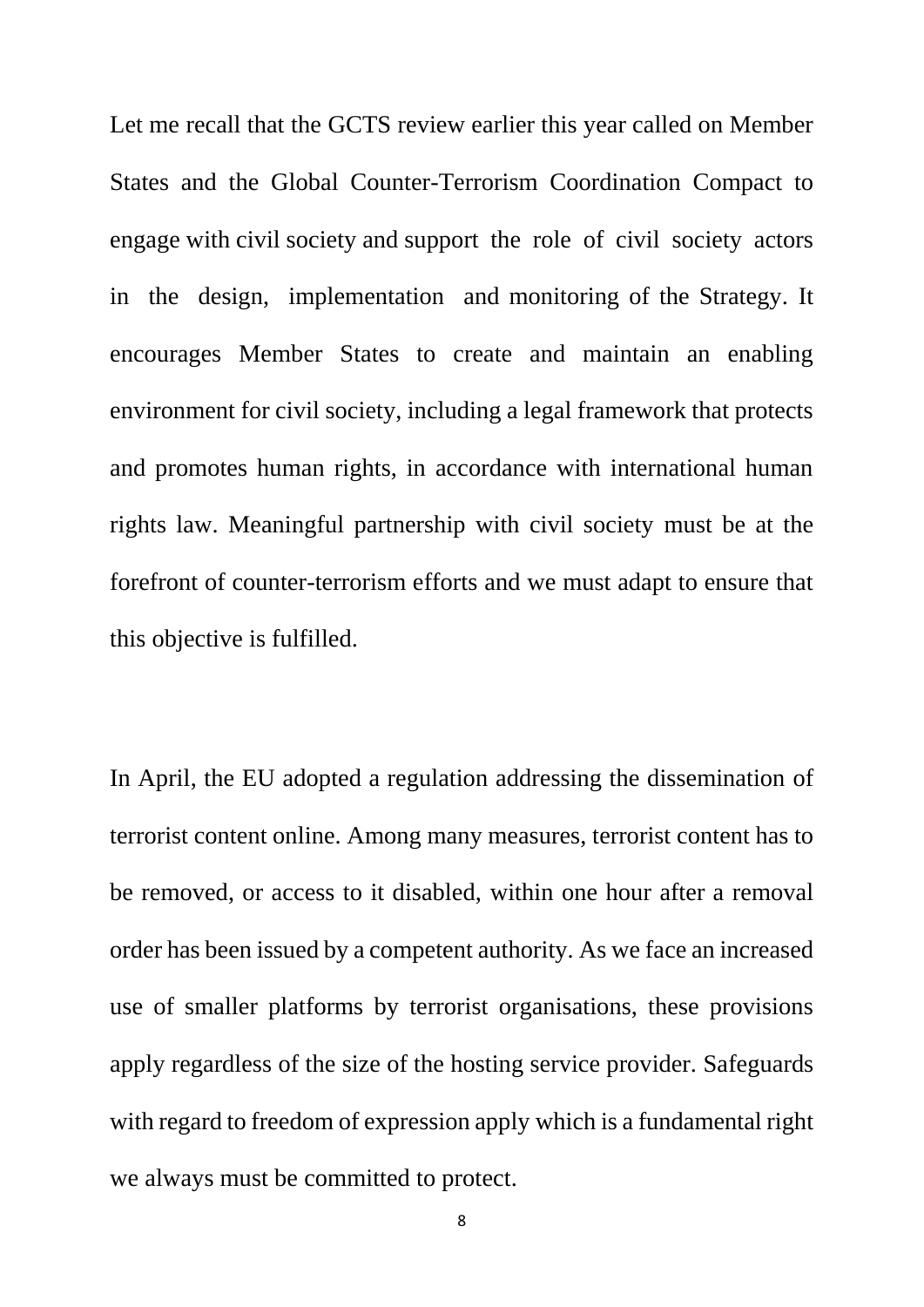Not only shall we tackle the manifestations of terrorism but we shall also address the threat at its origins. Not the least by trying to dry up sources of terrorism funding. The EU is committed to maintaining a strong international mobilization to cut of sources of such funding. At the EU-level it has built one of the most robust anti-money laundering and counter-terrorist financing frameworks in the world.

The need for improvement regarding information exchange remains, including not only operational analysis but also sharing of best practice. However, such information exchange has to be fully compliant with fundamental rights and the rule of law.

The EU has developed a CT/Security experts' network in EU Delegations for the purpose of, inter alia, facilitating cooperation and promoting capacity building which remains essential in this field.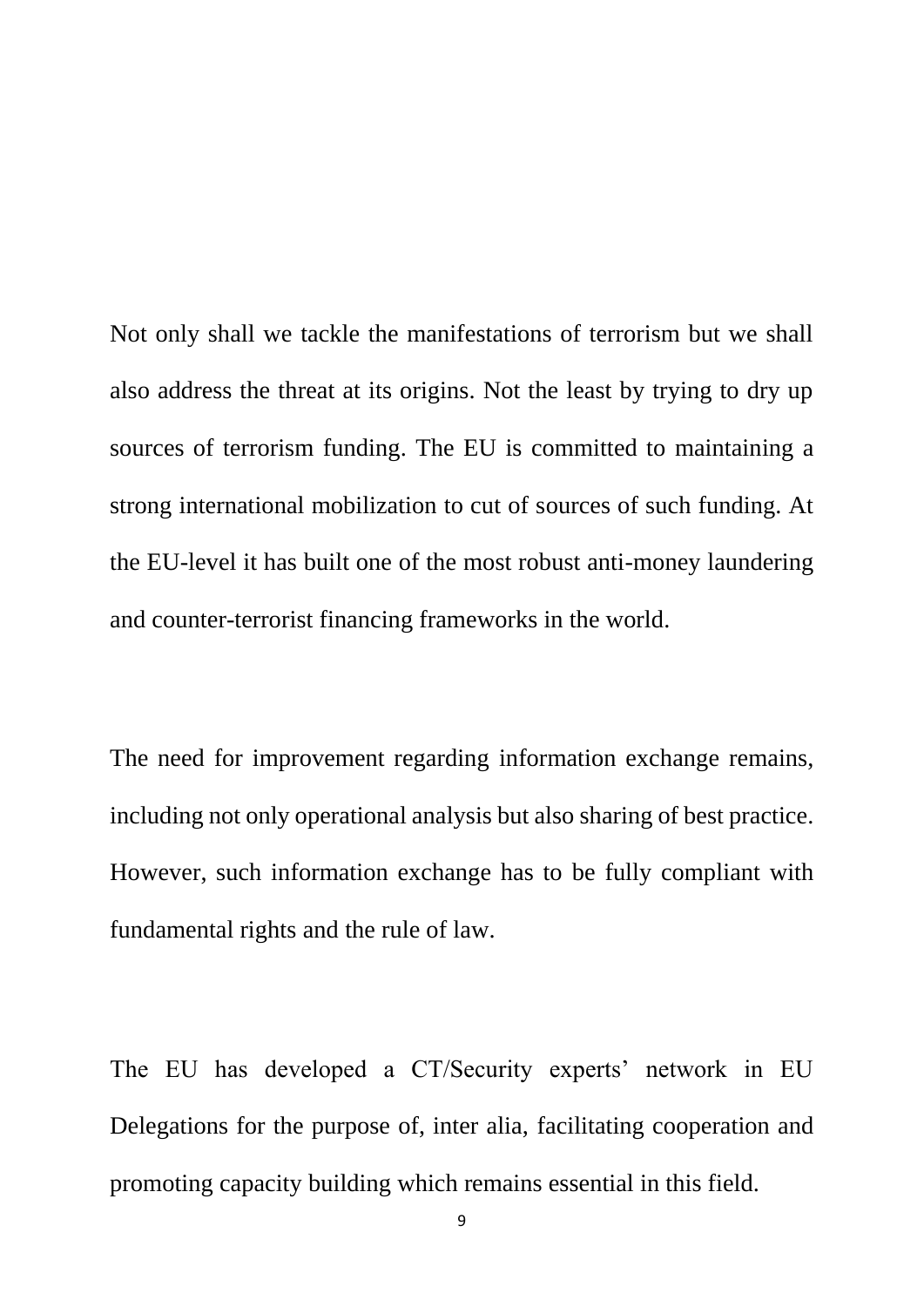The EU reiterates its full support to the Office of the Ombudsperson to the 1267 Sanctions Committee. The legitimacy and efficiency of sanctions relies on fair and clear procedures for all sanctions regimes.

The EU remains committed to the finalisation of the draft Comprehensive Convention on International Terrorism. A comprehensive convention is important to strengthen the international legal framework aimed at preventing and countering terrorism.

To conclude, let me reiterate that:

- the EU remains committed to multilateralism and our collective efforts to prevent and counter terrorism, with human rights and a gender-sensitive approach as a bedrock of such action.
- the importance of addressing all forms of violent extremism and terrorism must not be neglected.
- there is a need to address all phases in countering terrorism as mirrored in the four pillars of the EU CT Agenda: anticipate, prevent, protect and respond. The protection and the promotion of rights of victims of terrorism as well as the protection of